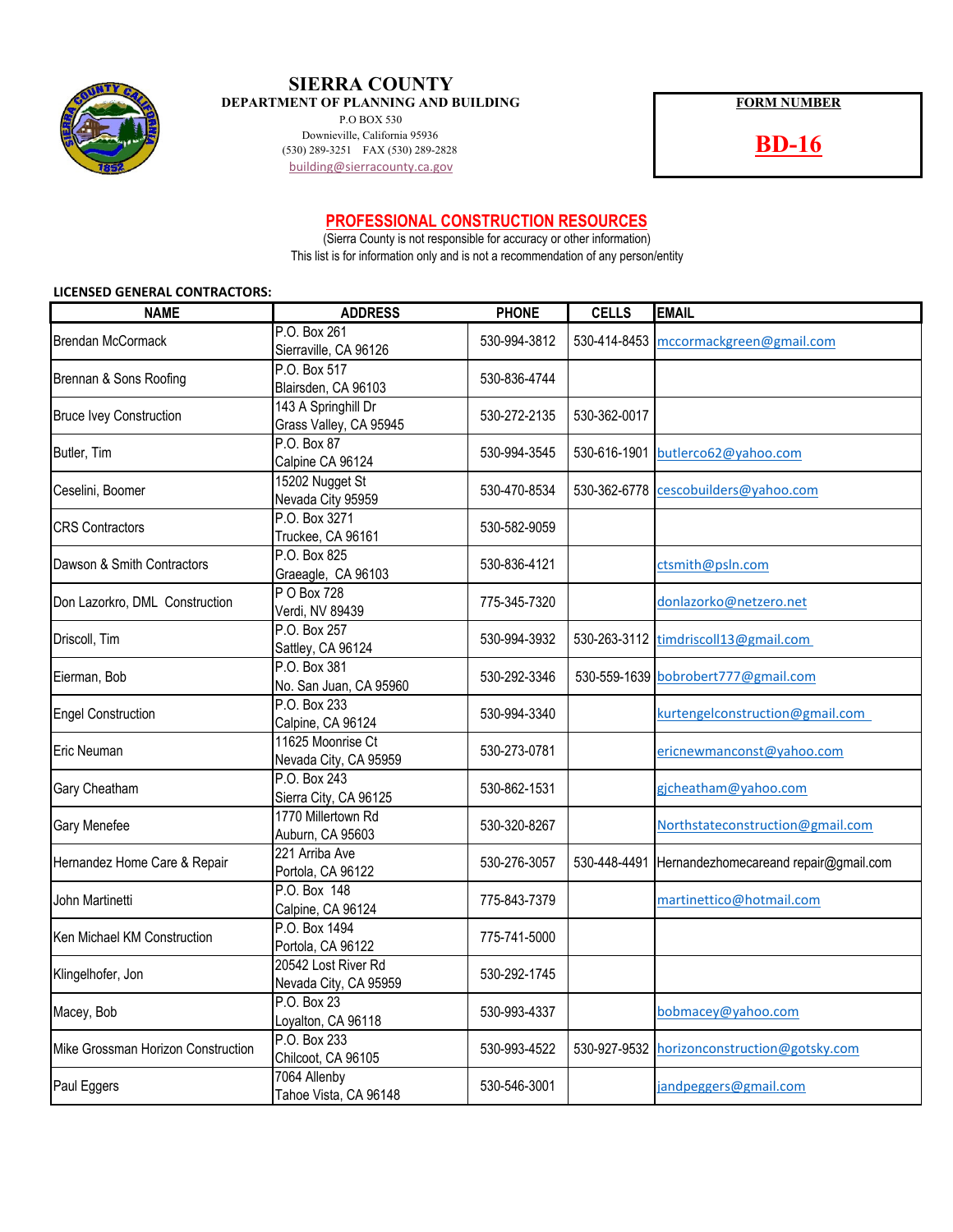# **PROFESSIONAL CONSTRUCTION RESOURCES**

(Sierra County is not responsible for accuracy or other information) This list is for information only and is not a recommendation of any person/entity

#### **LICENSED GENERAL CONTRACTORS:**

| <b>NAME</b>                         | <b>ADDRESS</b>                         | <b>PHONE</b> | <b>CELLS</b> | <b>EMAIL</b>                            |
|-------------------------------------|----------------------------------------|--------------|--------------|-----------------------------------------|
| <b>Reid Bracher</b>                 | P.O. BOX 1103<br>Loyalton, CA 96118    | 530-277-4120 |              | 530-277-4120 bracherwoodworks@yahoo.com |
| <b>Richard Griffin Construction</b> | P.O. Box 580<br>Loyalton, CA 96118     | 530-993-4749 |              | 530-277-4129 rgcsierra@att.net          |
| <b>Robert Heller Construction</b>   | P.O. Box 635<br>Truckee, CA 96160      | 530-587-4827 |              | 530-414-4307   rhc@pacific.net          |
| Rudy Jaquez Custom Craft            | P.O. Box 741<br>Loyalton, CA 96118     | 530-993-1336 |              | 530-249-0275 prefers fax at home #      |
| Tim Filippini                       | P.O. Box 766<br>Portola, CA 96122      | 530-832-1516 |              |                                         |
| VanSon, Carl                        | P.O. Box 1327<br>Cedar Ridge, CA 95924 | 530-273-3258 |              | carl@vansoninc.com                      |

#### **LICENSED PLUMBERS:**

| <b>NAME</b>                | <b>ADDRESS</b>                         | <b>PHONE</b> | <b>CELLS</b> | <b>EMAIL</b>             |
|----------------------------|----------------------------------------|--------------|--------------|--------------------------|
| <b>ABT</b> Plumbing        | P.O. Box 2261<br>Nevada City, CA 95959 | 530-272-9120 |              | abtplumbing@gmail.com    |
| Dawson & Smith Contractors | P.O. Box 825<br>Graeagle, CA 96103     | 530-836-4121 |              | ctsmith@psln.com         |
| Dryden Plumbing            | P.O. Box 246<br>Loyalton, CA 96118     | 530-993-4048 |              | plmbcrzy@digitalpath.net |
| Griffin Plumbing (Jim)     | P.O. Box 125<br>Calpine, CA 96124      | 530-994-3212 | 530-990-3212 |                          |
| <b>Tyeco Plumbing</b>      | P.O. Box 34013<br>Truckee, CA 96160    | 530-550-9888 |              |                          |

### **LICENSED ELECTRICIANS:**

| <b>NAME</b>                 | <b>ADDRESS</b>                               | <b>PHONE</b> | <b>CELLS</b> | <b>EMAIL</b>            |
|-----------------------------|----------------------------------------------|--------------|--------------|-------------------------|
| Adam Tullett Electric       | P.O. Box 8156<br>Loma Rica, CA 95901         | 530-742-3588 | 530-559-0808 |                         |
| Cal Sierra                  | 3216 Co Rd A23<br>Beckwourth, CA 96129       | 530-832-1930 |              |                         |
| <b>Calder Electric</b>      | P.O. Box 2121<br>Truckee, CA 96160           | 530-448-4648 |              |                         |
| <b>Caldwell Enterprises</b> | P.O. Box 1020<br>Truckee, CA 96160           | 530-587-8957 |              |                         |
| Contact Electric, Inc.      | P.O. Box 2264<br>Truckee, CA 96160           | 530-448-0739 |              |                         |
| Dunham Electric             |                                              | 775-323-9939 |              | eric@dunhamelectric.com |
| Gray Elecric Co.            | 12911 Loma Rica Dr<br>Grass Valley, CA 95945 | 530-273-0686 |              |                         |
| <b>Grizzly Electric</b>     | P.O. Box 412<br>Portola, CA 96122            | 530-832-0637 |              | dennisdecoite@yahoo.com |
| Jones' Solar Electric       | P.O. Box 356<br>Camptonville, CA 95922       | 530-288-0200 |              |                         |
| <b>McEvoy Electric</b>      | 20405 Farrell Dr<br>Penn Valley, CA 95946    | 530-432-2525 |              |                         |